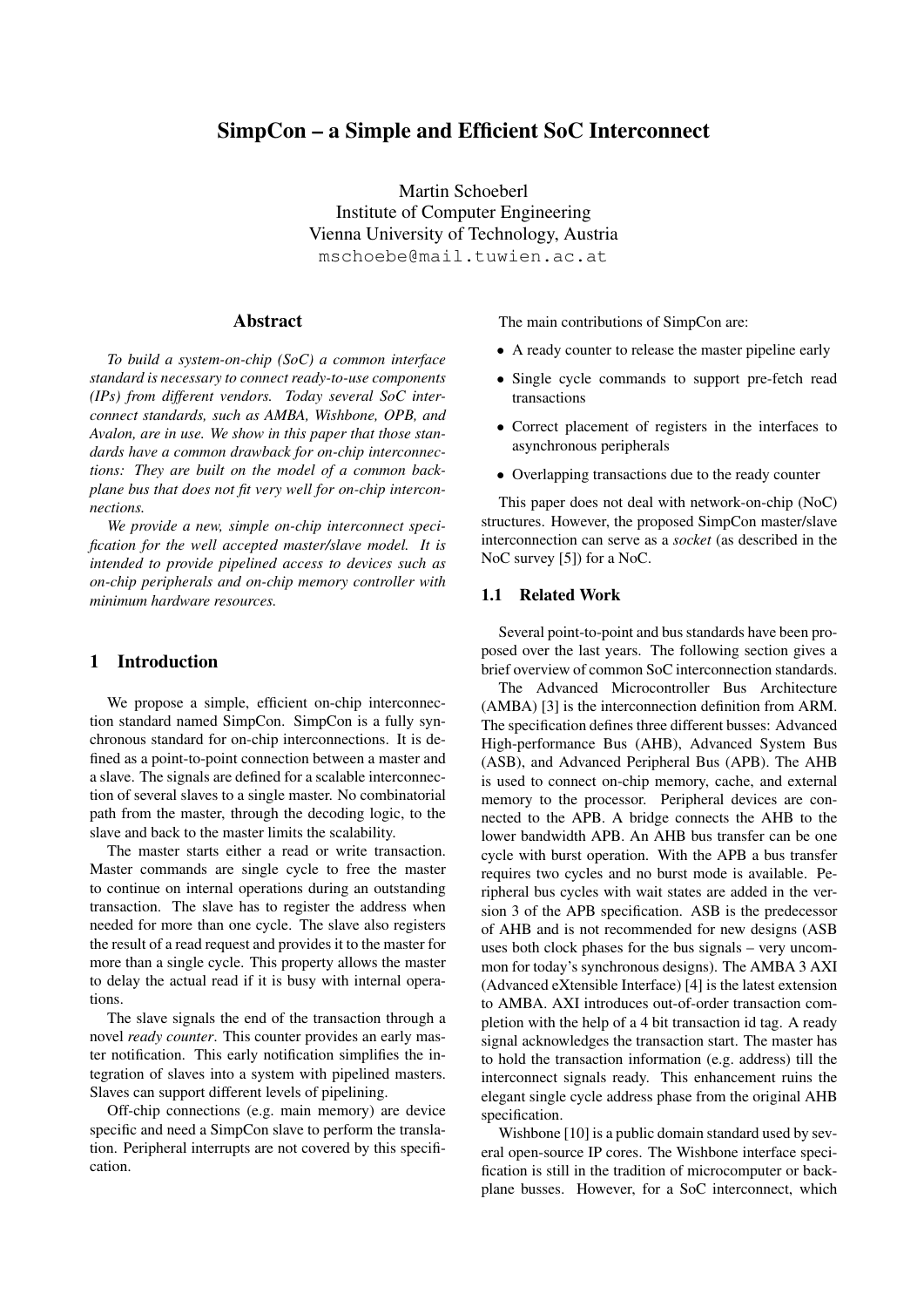is usually point-to-point<sup>1</sup>, this is not the best approach. The master is requested to hold the address and data valid through the whole read or write cycle. This complicates the connection to a master that has the data valid only for one cycle. In this case the address and data have to be registered *before* the Wishbone connect or an expensive (time and resources) multiplexer has to be used. A register results in one additional cycle latency. A better approach would be to register the address and data in the slave. In that case the address decoding in the slave can be performed in the same cycle as the address is registered. A similar issue, with respect to the master, exists for the output data from the slave: As it is only valid for a single cycle the data has to be registered by the master when the master is not reading it immediately. Therefore, the slave should keep the last valid data at its output even when the Wishbone strobe signal (*wb.stb*) is not assigned anymore. Holding the data in the slave is usually *for free* from the hardware complexity – it is *just* a specification issue. In the Wishbone specification there is no way to perform pipelined read or write. However, for blocked memory transfers (e.g. cache load) this is the usual way to achieve good performance.

The Avalon [2] interface specification is provided by Altera for a system-on-a-programmable-chip (SOPC) interconnection. Avalon defines a great range of interconnection devices ranging from a simple asynchronous interface intended for direct static RAM connection up to sophisticated pipeline transfers with variable latencies. This great flexibility provides an easy path to connect a peripheral device to Avalon. How is this flexibility possible? The *Avalon Switch Fabric* translates between all those different interconnection types. The switch fabric is generated by Altera's SOPC Builder tool. However, it seems that this switch fabric is Altera proprietary thus tying this specification to Altera FPGAs.

The On-Chip Peripheral Bus (OPB) [7] is an open standard provided by IBM and used by Xilinx. The OPB specifies a bus for multiple masters and slaves. The implementation of the bus is not directly defined in the specification. A distributed ring, a centralized multiplexer, or a centralized AND/OR network are suggested. Xilinx uses the AND/OR approach and all masters and slaves must drive the data busses to zero when inactive.

Sonics Inc. defined the Open Core Protocol (OCP) [9] as an open, freely available standard. The standard is now handled by the OCP International Partnership (www.ocpip.org).

# 2 What's Wrong with the Classic Standards?

All SoC interconnection standards, that are widely in use, are still in the tradition of a backplane bus. They force the master to hold the address and control signals till the slave provides the data or acknowledges the write request.



Figure 1. Classic basic read transaction

However, this is not necessary in a clocked, synchronous system. Why should we force the master to hold the signals? Let the master move on after submitting the request in a single cycle. Forcing the address and control valid for the complete request disables any form of pipelined requests.

Figure 1 shows a read transaction with wait states as defined in Wishbone [10], Avalon [2], OPB [7], and OCP  $[9]<sup>2</sup>$ . The master issues the read request and the address in cycle 1. The slave has to reset the ack in the same cycle. When the slave data is available the acknowledge signal is set (ack in cycle 3). The master has to read the data and register them within the same clock cycle. The master has to hold the address, write data and control signal active till the acknowledgement from the slave. For pipelined read the ack signal can be split into two signals (available in Avalon and OCP): one to accept the request and a second one to signal the available data.

The master is blind about the status of the outstanding transaction until it is finished. It could be possible that the slave informs the master in how many cycles the result will be available. This information can help in building deeper pipelined masters.

Only the AMBA AHB [3] defines a different protocol. A single cycle address phase followed by a variable length data phase. The slave acknowledgement (HREADY) is only necessary in the data phase avoiding the combinatorial path from address/command to the acknowledgement. Overlapping address and data phase is allowed and recommended for high performance. Compared to SimpCon, AMBA AHB allows for single stage pipelining, whereas SimpCon makes multi-stage pipelining possible using the ready counter (rdy\_cnt). The rdy\_cnt signal defines the delay between the address and the data on a read, signalled by the slave. Therefor, the pipeline depth of the bus and the slaves is only limited by the bit width of  $rdy_c$ nt.

Another issue with all interconnection standards is the single cycle availability of read data at the slaves. Why not keep the read data valid as long as there is no new read data available? This feature would allow the master

<sup>&</sup>lt;sup>1</sup>Multiplexers are used instead of busses to connect several slaves and masters.

 $2$ The signal names are different, but the principle is the same for all mentioned busses.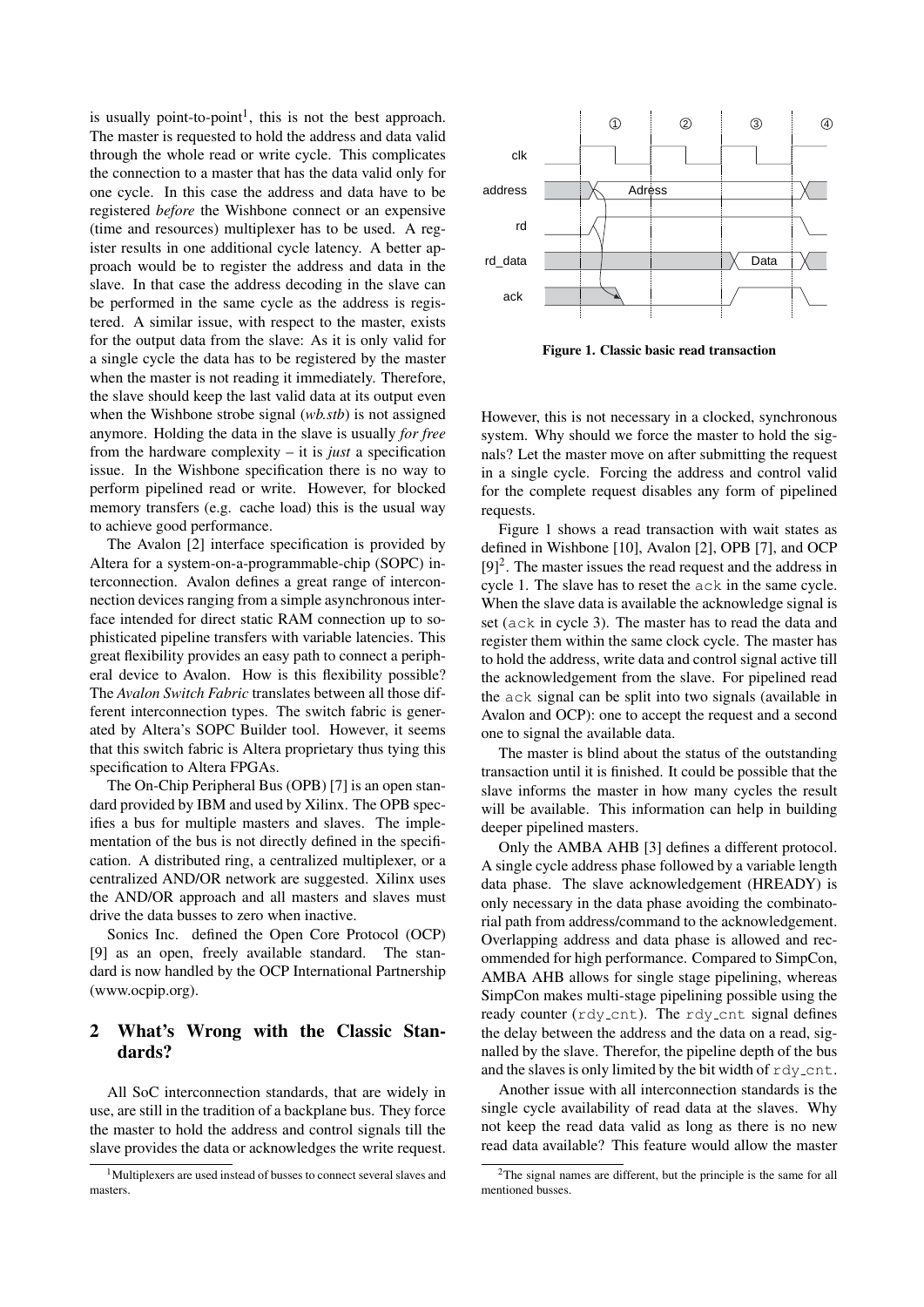

Figure 2. Basic SimpCon read transaction

to be more flexible when to read the data. It would allow to issue a read command and then continue with other instructions – a feature known as data pre-fetching to hide long latencies.

The last argument sounds contradictory to the first argument on providing the transaction data at the master just for a single cycle, but requesting the slave to hold the data for several cycles. However, it is motivated to free up the master, keep it *moving*, and move the data hold (register) burden into the slave. As data processing bottlenecks are usually found in the master devices it sounds natural to move as much work as possible to the slave devices to free up the master.

Avalon, Wishbone and OPB provide a single cycle latency access to slaves due to the possibility to acknowledge a request in the same cycle. However, this feature is a scaling issue for larger systems. There is a combinatorial path from master address/command to address decoding, slave decision on ack, slave ack multiplexing back to the master and the master decision to hold address/command or read the data and continue. Also the slave output data multiplexer is on a combinatorial path from the master address.

AMBA AHB and SimpCon avoid this scaling issue by requesting the acknowledge in the cycle following the command. In SimpCon and AMBA the select for the read data multiplexer can be registered as the read address is known at least one cycle before the data is available. The later acknowledge results in a minor drawback on SimpCon and AMBA (nothing is for free): It is not possible to perform a single cycle read or write without pipelining. A single, non pipelined transaction takes two cycles without a wait state. However, a single cycle read transaction is only possible for very simple slaves. Most non-trivial slaves (e.g. memory interfaces) will not allow a single cycle access anyway.

### 3 The SimpCon Proposal

The features of SimpCon are:

• Master/slave point-to-point connection



Figure 3. Read transaction with wait states



Figure 4. Write transaction with wait states

- Synchronous operation
- Read and write transactions
- Early pipeline release for the master
- Pipelined transactions
- Open-source specification
- Low implementation overheads

#### 3.1 Basic Read Transaction

Figure 2 shows a basic read transaction with one cycle latency. In the first cycle, the address phase, the rd signals the slave to start the read transaction. The address is registered by the slave. During the following cycle, the read phase, the slave performs the read and registers the data. Due to the register in the slave the data is available in the third cycle, the result phase. To simplify the master, rd data stays valid till the next read request response. It is therefore possible for a master to issue a pre-fetch command early. Whe the pre-fetched data arrives to early it is still valid when the master actually wants to read it.

#### 3.2 Basic Write Transaction

A write transaction consists of a single cycle address/command phase started by assertion of wr where the address and the write data are valid. address and wr data are usually registered by the slave. The end of the write cycle is signaled to the master by the slave with rdy cnt. See section 3.3 and an example in Figure 4.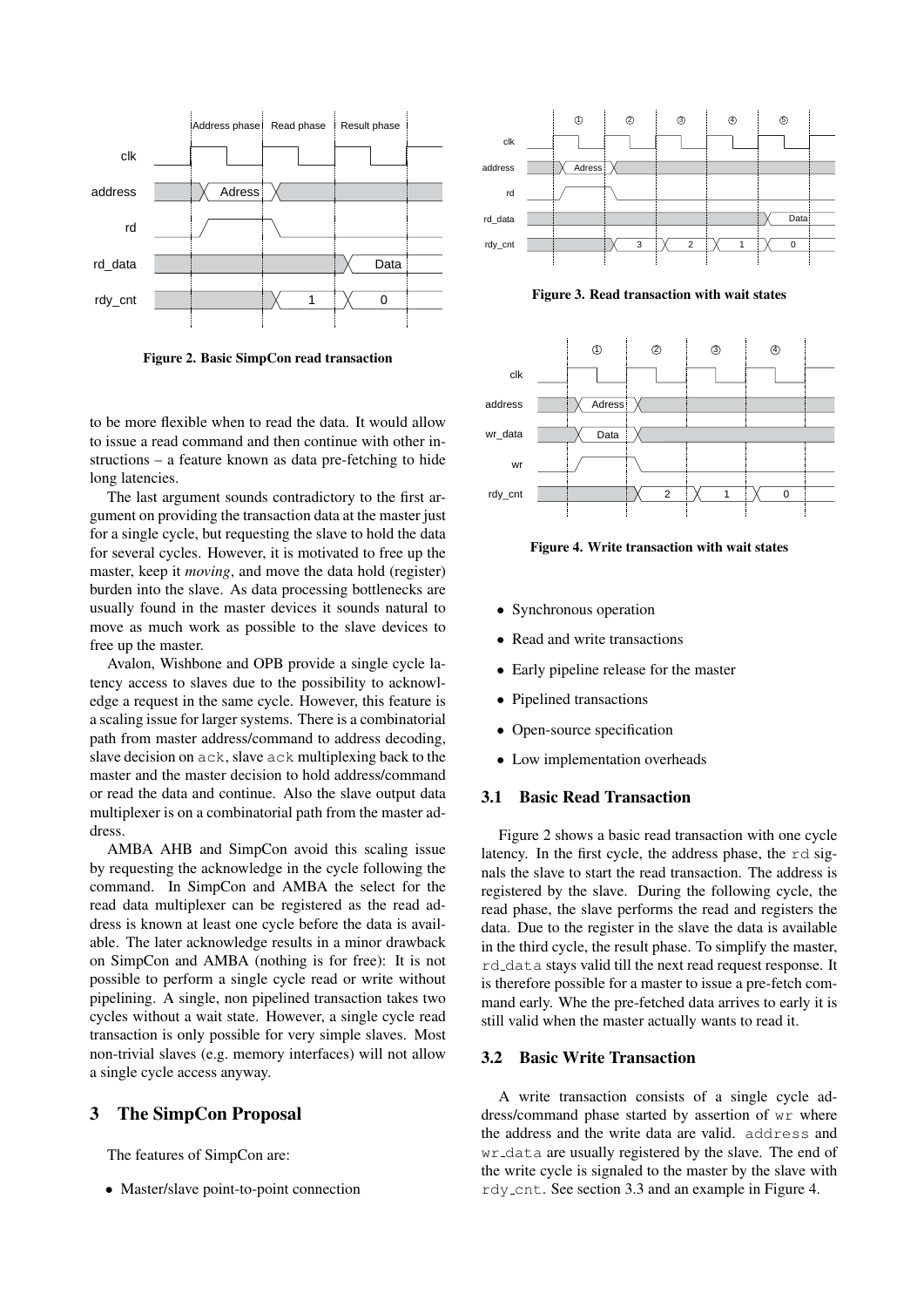

Figure 5. Different pipeline levels for a read transaction

# 3.3 Slave Acknowledge

Flow control between the slave and the master is usually done by a single signal in the form of *wait* or *acknowledge*. The ack signal, e.g. in the Wishbone specification, is set when the data is available or the write operation has finished. However, for a pipelined master it can be of interest to know it *earlier* when a transaction will finish.

For many slaves, e.g. an SRAM interface with fixed wait states, this information is available inside the slave. In the SimpCon interface this information is communicated to the master through the two bit ready counter (rdy cnt). rdy cnt signals the number of cycles till the read data will be available or the write transaction will be finished. Value 0 is equivalent to an *ack* signal and 1, 2, and 3 are equivalent to a wait request with the distinction that the master knows how long the wait request will last. rdy cnt has a width of two bits to avoid too many signals at the interconnect. Therefore, the maximum value of 3 has the special meaning that the transaction will finish in 3 or *more* cycles. As a result the master can only use the values 0, 1, and 2 to release actions in its pipeline. If necessary an extension for a longer pipeline is straightforward with a larger  $rdy$ <sub>-</sub>cnt<sup>3</sup>.

Idle slaves will keep the former value of 0 for rdy cnt. Slaves, that don't know in advance how many wait states are needed for the transaction can produce sequences that omit any of the numbers 3, 2, and 1. A simple slave can hold rdy cnt on 3 until the data is available and set it than directly to 0. The master has to handle those situations. Practically this reduces the possibilities of pipelining and therefore the performance of the interconnect. The master will read the data later, which is not an issue as the data stays valid.

Figure 3 shows an example of a slave that needs three cycles for the read to be processed. In cycle 1 the read command and the address are set by the master. The slave registers the address and sets rdy cnt to 3 in cycle 2. The read takes three cycles  $(2-4)$  during which rdy-cnt gets decremented. In cycle 4 the data is available inside the slave and gets registered. It is available in cycle 5 for the master and  $rdy$  cnt is finally 0. Both, the  $rd$ -data and rdy cnt will keep their value till a new transaction is requested.

Figure 4 shows an example of a slave that needs two cycles for the write to be processed. The address, the data to be written and the write command are valid during cycle 1. The slave registers the address and the write data during cycle 1 and performs the write operation during cycles 2–3. The rdy cnt is decremented and a non-pipelined slave can accept a new command after cycle 4.

## 3.4 Pipelining

Figure 5 shows a read transaction for a slave with four clock cycles latency. Without any pipelining the next read transaction will start in cycle 7 after the data from the former read transaction is read by the master. The three bottom lines show when new read transactions (only the rd signal is shown, address lines are omitted from the figure) can be started for different pipeline levels. With pipeline level 1 a new transaction can start in the same cycle when the former read data is available (in this example in cycle 6). At pipeline level 2 a new transaction (either read or write) can start when rdy\_cnt is 1, for pipeline level 2 the next transaction can start at a  $r$ dy<sub>-cnt</sub> of 2.

The implementation of level 1 in the slave is trivial (just two more transitions in the state machine). It is recom-

<sup>&</sup>lt;sup>3</sup>The maximum value of the ready counter is relevant for the early restart of a waiting master. A longer latency from the slave e.g., for DDR SDRAM, will map to the maximum value of the counter for the first cycles.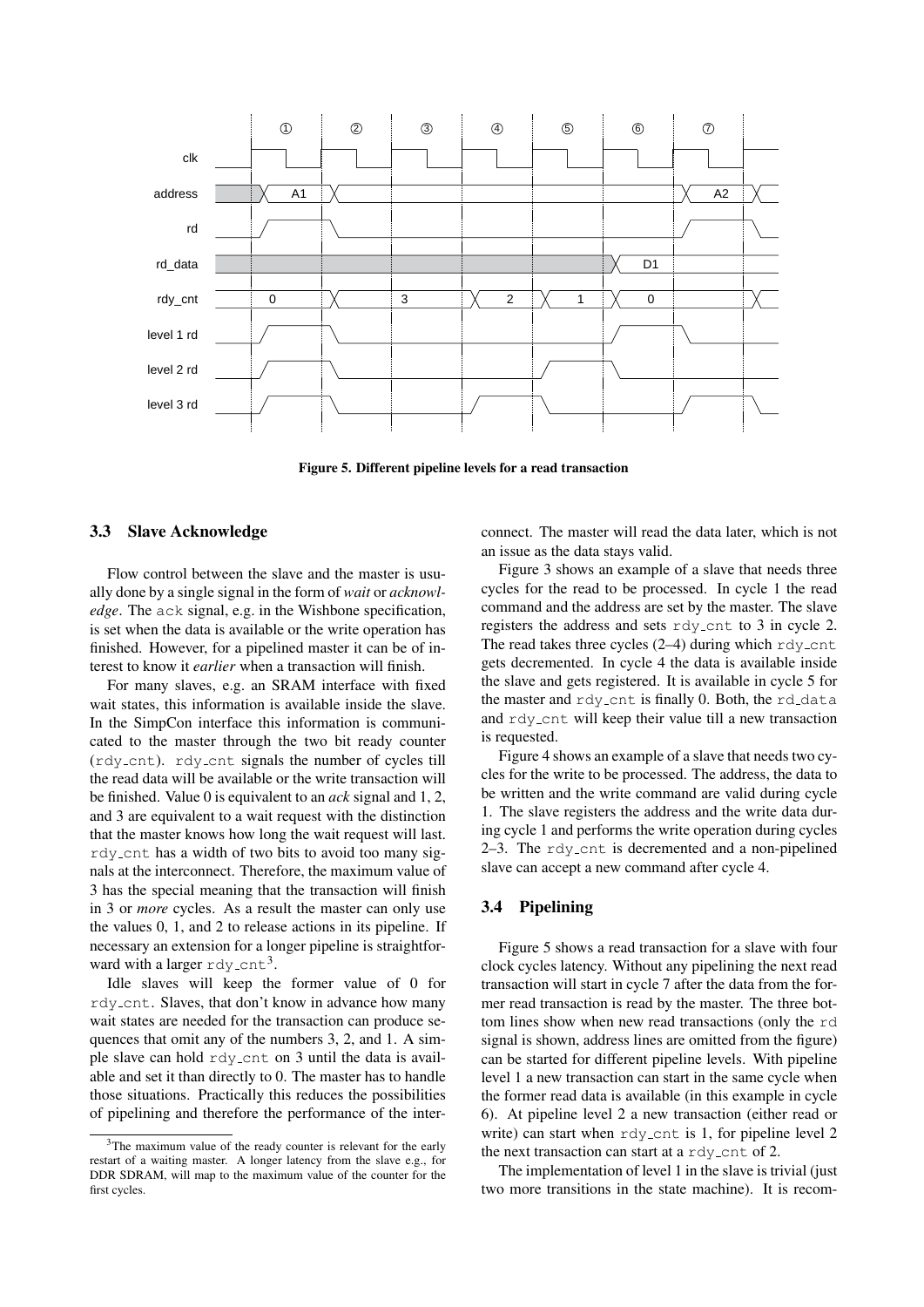

Figure 6. Static RAM interface without pipelining

mended to provide at least level 1 for read transactions. Level 2 is a little bit more complex but usually no additional address or data registers are necessary.

To implement level 3 pipelining in the slave at least an additional address register is needed. However, to use level 3 the master has to issue the request in the same cycle as rdy cnt goes to 2. That means this transition is combinatorial. We see in Figure 5 that  $rdy$ -cnt value of 3 means three or more cycles till the data is available and can therefore not be used to trigger a new transaction. Extension to an even deeper pipeline needs a wider rdy cnt.

### 3.5 Interconnect

Although the definition of SimpCon is from a single master/slave point-to-point viewpoint, all variations of multiple slave and multiple master devices are possible.

#### 3.5.1 Slave Multiplexing

To add several slaves to a single master rd\_data and rdy cnt have to be multiplexed. Due to the fact that all rd data signals are already registered by the slaves a single pipeline stage will be enough for a large multiplexer. The selection of the multiplexer is also known at the transaction start but needed at most in the next cycle. Therefore it can be registered to further speed up the multiplexer.

## 3.5.2 Master Multiplexing

SimpCon defines no signals for the communication between a master and an arbiter. However, it is possible to build a multi master system with SimpCon. The SimpCon interface can be used as interconnect between the masters and the arbiter and the arbiter and the slaves. In this case the arbiter acts as slave for the master and as master for the peripheral devices. An example of an arbiter for SimpCon, where JOP and a VGA controller are two masters for a shared main memory, can be found in [11]. The same arbiter is also used to build a chip-multiprocessor version of JOP.

The missing arbitration protocol in SimpCon results in the need to queue  $n - 1$  requests in an arbiter for *n* masters. However, this additional hardware results in a zero cycle bus grant. The master, which gets the bus granted, starts the slave transaction in the same cycle as the original read/write request.

#### 3.5.3 Network-on-Chip

SimpCon can be used as an interface, called socket, to a NoC based interconnect. In [15] we implemented a timetriggered NoC as a ring, similar to the CELL interconnect [8]. In contrast to the CELL architecture we clocked the network higher (at 235 MHz) than the individual nodes (at 100 MHz). SimpCon was used as the interface between the nodes and the NoC.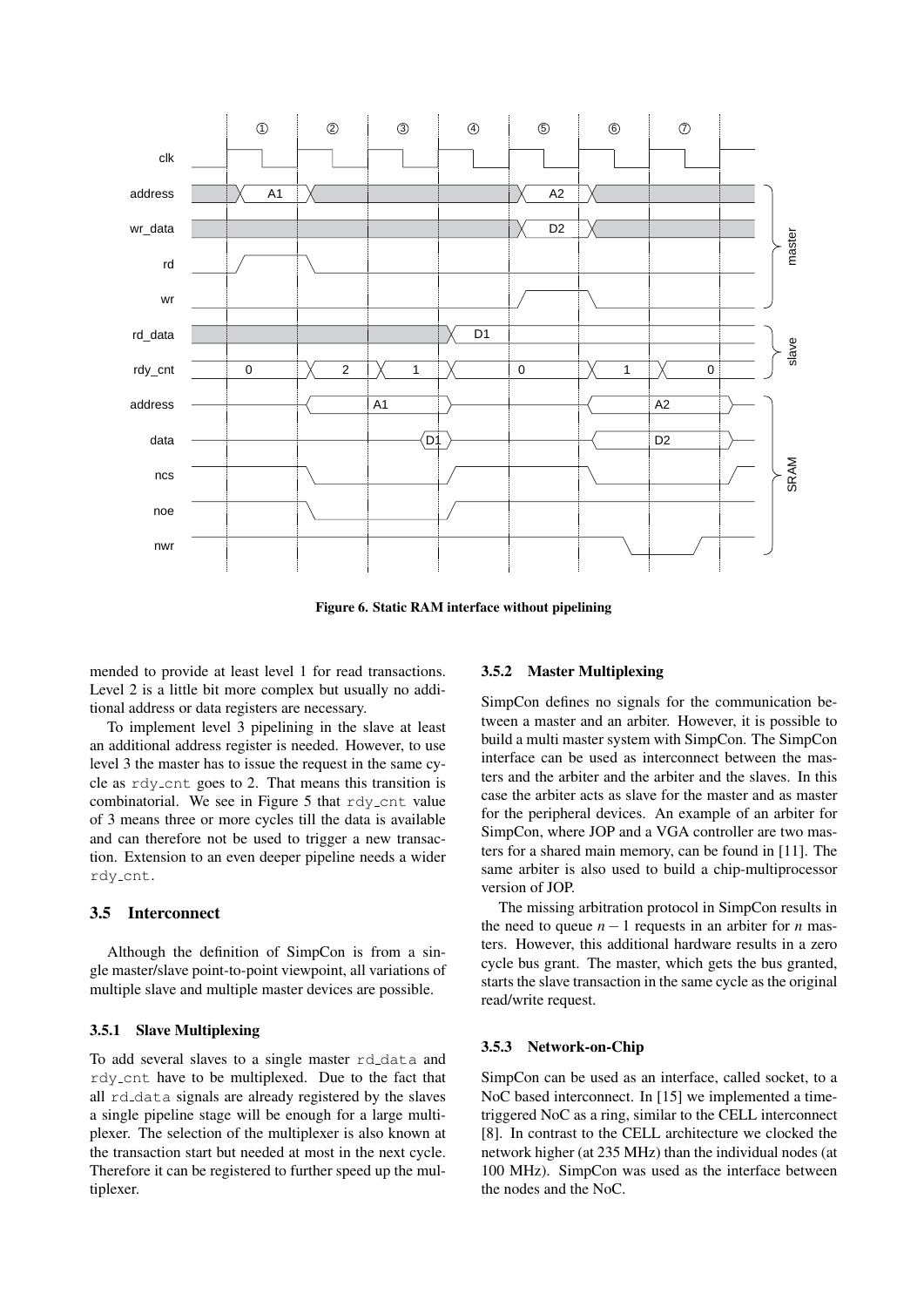

Figure 7. Pipelined read from a static RAM

### 4 SRAM Slave Example

The following example is taken from an implementation of SimpCon for a Java processor. The processor is clocked with 100 MHz and the main memory consists of 15 ns static RAM. Therefore the minimum access time for the RAM is two cycles. The slack time of 5 ns forces us to use output registers for the RAM address and write data and input registers for the RAM read data in the IO cells of the FPGA. Those registers fit perfect with the intention of SimpCon to use registers inside the slave.

Figure 6 shows the memory interface for a nonpipelined read access followed by a write access. Four signals are driven by the master and two signals by the slave. The lower half of the figure shows the signals at the FPGA pins where the RAM is connected.

In cycle 1 the read transaction is started by the master and the slave registers the address. The slave also sets the registered control signals ncs and noe during cycle1. Due to the placement of the registers in the IO cells, the address and control signals are valid at the FPGA pins very early in cycle 2. At the end of cycle 3 (15 ns after address, ncs and noe are stable) the data from the RAM is available and can be sampled with the rising edge for cycle 4. The setup time for the read register is short as the register can be placed in the IO cell. The master reads the data in cycle 4 and starts a write transaction in cycle 5. Address and data are again registered by the slave and are available for the RAM at the beginning of cycle 6. To perform a write in two cycles the nwr signal is registered by a negative triggered flip-flop.

In Figure 7 we show a pipelined read from the RAM

with pipeline level 2. With this pipeline level and the two cycles read access time of the RAM we achieve the maximum possible bandwidth. We can see the start of the second read transaction in cycle 3 during the read of the first data from the RAM. The new address is registered in the same cycle and available for the RAM in the following cycle 4. Although we have a pipeline level of 2 we need no additional address or data register. The read data is available for two cycles ( $rdy$  cnt 2 or 1 for the next read) and the master is free to select one of the two cycles to read the data.

It has to be noted that pipelining with one read per cycle is possible with SimpCon. We just showed a 2 cycle slave in this example. For a SDRAM memory interface the ready counter will stay either at 2 or 1 during the single cycle reads (depending on the slave pipeline level). It will go down to 0 only for the last data word to read.

# 5 Evaluation

We compare the SimpCon interface with the AMBA and the Avalon interface as two examples of common interconnection standards. As evaluation example we interface an external asynchronous SRAM with a tight timing. The system is clocked with 100 MHz and the access time for the SRAM is 15 ns. Therefore, there are 5 ns available for on-chip register to SRAM input and SRAM output to on-chip register delays. As SoC we use an actual low-cost FPGA (Cyclone EP1C6 [1] and a Cyclone II).

The master is a Java processor (JOP [13, 14]). The processor is configured with 4 KB instruction cache and 512 Byte on-chip stack cache. We run a complete applica-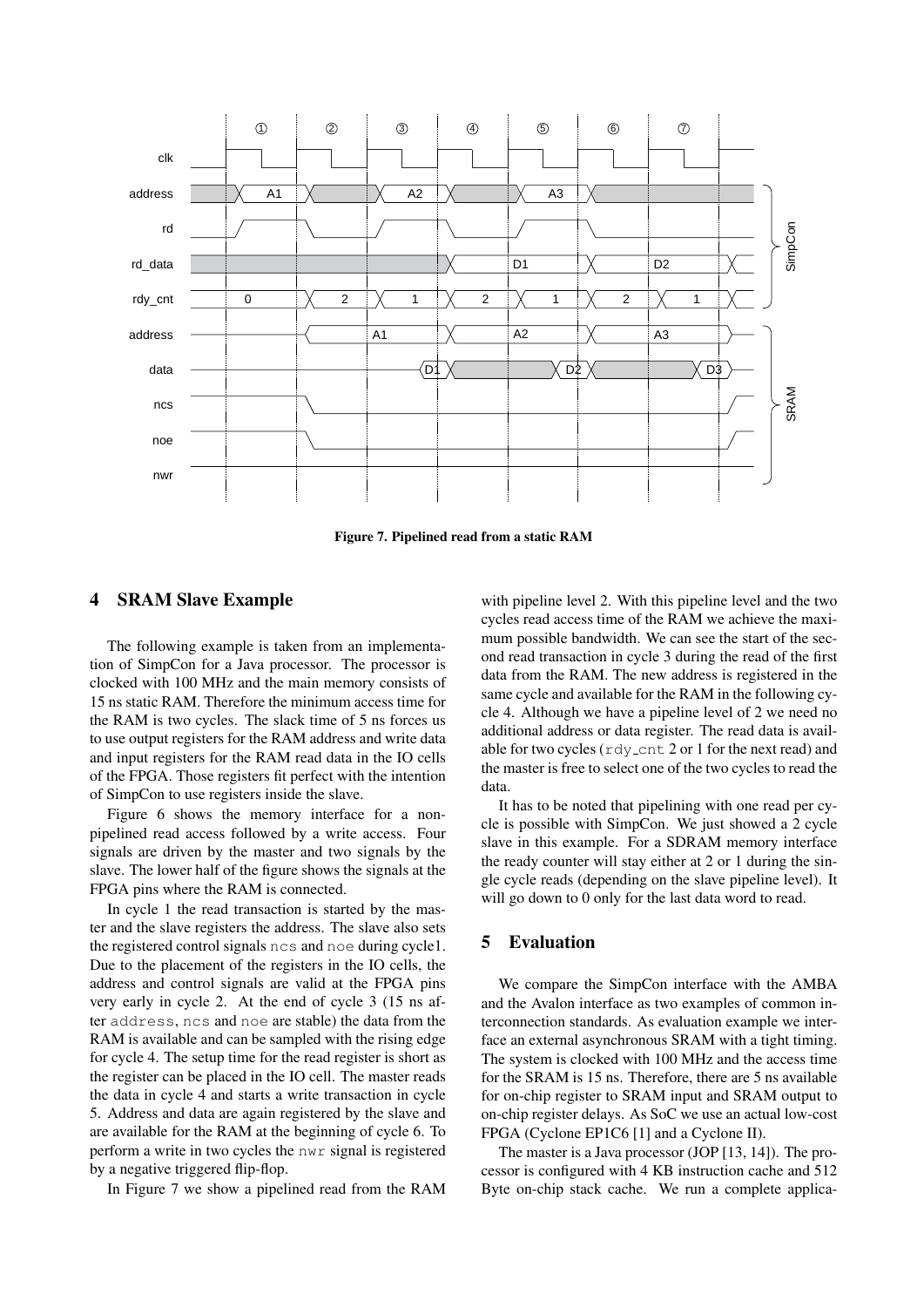| Performance | Memory         | Interconnect |
|-------------|----------------|--------------|
| 16,633      | 32 bit SRAM    | SimpCon      |
| 14,259      | 32 bit SRAM    | <b>AMBA</b>  |
| 14,015      | 32 bit SRAM    | Avalon/PTF   |
| 13,920      | 32 bit SRAM    | Avalon/VHDL  |
| 15,762      | 32 bit on-chip | Avalon       |
| 14,760      | 16 bit SRAM    | SimpCon      |
| 11,322      | 16 bit SRAM    | Avalon       |
| 7.288       | 16 bit SDRAM   | Avalon       |

Table 1. JOP performance with different interconnections

tion benchmark on the different systems. The embedded benchmark (*Kfl* as described in [12]) is an industrial control application already in production.

Table 1 shows the performance numbers of this JOP/SRAM interface on the embedded benchmark. It measures iterations/s and therefore higher numbers are better. One iteration is the execution of the main control loop of the *Kfl* application. For a 32 bit SRAM interface we compare SimpCon against AMBA and Avalon. SimpCon outperforms AMBA by 17% and Avalon by  $19\%$ <sup>4</sup> on a 32 bit SRAM.

The AMBA experiment uses the SRAM controller provided as part of GRLIB [6] by Gaisler Research. We avoided writing our own AMBA slave to verify that the AMBA implementation on JOP is correct. To provide a fair comparison between the single master solutions with SimpCon and Avalon the AMBA bus was configured without an arbiter. JOP is connected directly to the AMBA memory slave. The difference between the SimpCon and the AMBA performance can be explained by two facts: (1) as with the Avalon interconnect, the master has the information when the slave request is ready at the same cycle when the data is available (compared to the  $rdv$ -cnt feature); (2) the SRAM controller is conservative as it asserts HREADY one cycle later than the data is available in the read register (HRDATA). The second issue can be overcome by a better implementation of the SRAM AMBA slave.

The Avalon experiment considers two versions: an SOPC Builder generated interface (PTF) to the memory and a memory interface written in VHDL. The SOPC Builder interface performs slightly better than the VHDL version that generates the Avalon waitrequest signal. It is assumed that the SOPC Builder version uses fixed wait states within the switch fabric.

We also implemented an Avalon interface to the singlecycle on-chip memory. SimpCon is even faster with the 32 bit off-chip SRAM than with the on-chip memory connected via Avalon. Furthermore, we also performed experiments with a 16 bit memory interface to the same SRAM. With this smaller data width the pressure on the interconnection and memory interface is higher. As a result the difference between SimpCon and Avalon gets larger (30%) on the 16 bit SRAM interface. To complete the picture we also measured the performance with an SDRAM memory connected to the Avalon bus. We see that the large latency of an SDRAM is a big performance issue for the Java processor.

### 6 Conclusion

In this paper we have presented a simple (with respect to the definition and implementation) and efficient SoC interconnect. The novel signal rdy\_cnt allows an early signalling to the master when read data will be valid. This feature allows the master to restart a stalled pipeline earlier to react for arriving data. Furthermore, this feature also enables pipelined bus transactions with a minimal effort on the master and the slave side.

We have compared SimpCon quantitative with AMBA and Avalon, two common interconnection definitions. The application benchmark shows a performance advantage of SimpCon by 17% over AMBA and 19% over Avalon interfaces to an SRAM.

SimpCon is used as the main interconnect for the Java processor JOP in a single master, multiple salves configuration. At the time of this writing we are implementing a shared memory chip-multiprocessor version of JOP. Within this work we can evaluate SimpCon as a multimaster system for the shared memory. Furthermore, in a research project on time-triggered network-on-chip [15] we use SimpCon as the *socket* to this NoC. Within this application we can evaluate if a larger rdy\_cnt improves the performance for this heavy pipelined design.

# Acknowledgments

The author thanks Kevin Jennings and Tommy Thorn for the interesting discussions about SimpCon, Avalon and on-chip interconnection in general at the usenet newsgroup comp.arch.fpga.

## References

- [1] Altera. Cyclone FPGA Family Data Sheet, ver. 1.2, April 2003.
- [2] Altera. Avalon interface specification, April 2005.
- [3] ARM. AMBA specification (rev 2.0), May 1999.
- [4] ARM. AMBA AXI protocol v1.0 specification, March 2004.
- [5] Tobias Bjerregaard and Shankar Mahadevan. A survey of research and practices of network-on-chip. *ACM Comput. Surv.*, 38(1):1, 2006.
- [6] Jiri Gaisler, Edvin Catovic, Marko Isomaki, Kristof- ¨ fer Carlsson, and Sandi Habinc. GRLIB IP core users manual, version 1.0.14. Available at http://www.gaisler.com/, February 2007.

<sup>&</sup>lt;sup>4</sup>The performance is the measurement of the execution time of the whole application, not only the difference between the bus transactions.